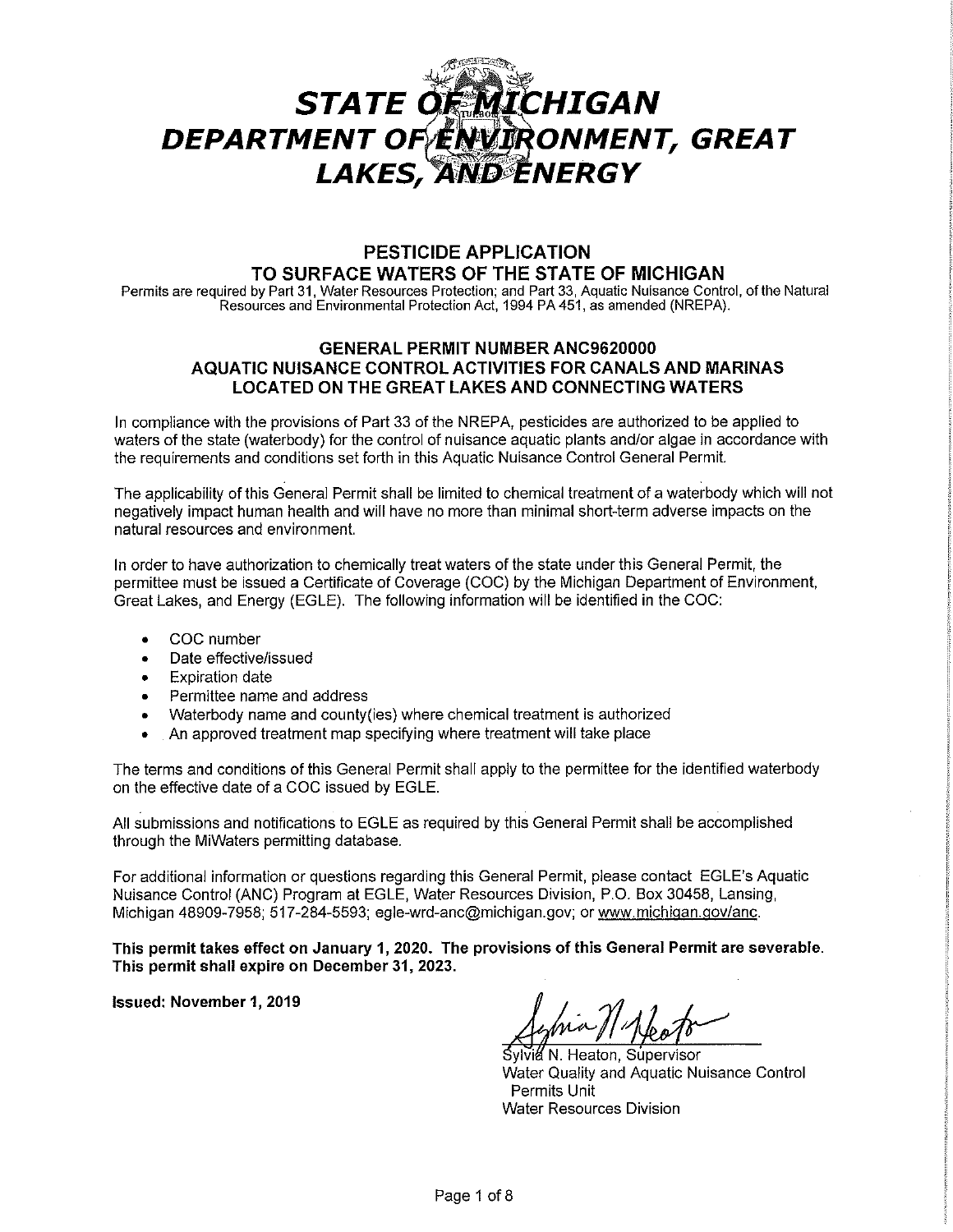## **Section A. Annual Fee for Certificates of Coverage that Cover More than One Year**

In accordance with Section 3309 of Part 33, the permittee shall make payment of an annual fee to EGLE by April 1 or prior to the first treatment for each year covered by a multi-year COG issued under this General Permit. The annual fee is equal to the initial COG application fee. The annual fee shall be submitted through the "ANG Annual Fee" Schedule of Compliance in the MiWaters permitting database.

#### **Initial CDC Application Fee: \$75.00**

#### **Section B. Qualified Sites**

A canal or marina qualifying for approval to be chemically treated under this General Permit must meet all of the following criteria:

- An individual canal system or marina facility (private, commercial or municipal) contiguous to a Great Lake or the connecting waters (Detroit River, Lake St. Clair, St. Clair River or St. Mary's River)
- Dredged from uplands or leased state bottomlands enclosed by a breakwater
- Minimal to no flow conditions expected within the canal or marina
- Has no contiguous wetlands associated with the canal or marina
- Is not associated with a designated trout stream
- Does not have federal or state endangered, or threatened species pursuant to Part 365 of the NREPA, or critical habitat, associated with it
- Has been identified by EGLE as being able to receive an appropriate level of protection under this general permit
- Is listed in the document titled "Canals and/or Marinas currently eligible for authorization under aCOC"

The current list of canals and marinas approved for treatment under this General Permit is available from EGLE upon request or at www.michigan.gov/anc; select "Application & Permit lnformatlon," then select "General Permits and Pre-Approved Lists of Specific Waterbodies Eligible for Certificates of *Coverage* 

(COG)," and then select "Canals and/or Marinas currently eligible for authorization under a COG."

#### **Section C. Authorizations and Coverage Provisions**

#### **1. Authorized Areas**

Chemical treatment for control of nuisance aquatic plants and algae is authorized only to waters of the state as defined by this General Permit, specified by the issued COC, and to areas delineated on the approved treatment map attached to the COG, or through an expansion due to an infestation of an adjacent area in accordance with Section 3311 of Part 33.

Prior to issuance of the COG under this General Permit, areas where chemical treatment for control of nuisance aquatic plants and algae is approved must be either under the legal control of the permittee or the party(ies) who has/have granted the permittee authority to treat, or otherwise under legal control as specified in Section 3308 of Part 33.

#### **2. Chemical Application**

The permittee shall comply with this permit and all pesticide label instructions to protect self, others, and the environment. The label is provided with the pesticide container and includes requirements for the safe and effective use of the pesticide; and may suggest ways to avoid unintended impacts to human health and the environment. Pesticide labels are federally approved legal documents and thelr requirements are enforced under both federal and state laws.

The permittee may apply only those specific chemical products that are approved by EGLE and listed on the chemical table titled "Chemicals Approved for Use Under the Aquatic Nuisance Control General Permit for Canals and Marinas Located on the Great Lakes and Connecting Waters." This chemical table is available from the ANG Program upon request or at www.michigan.gov/anc; select "Application & Permit Information," then select "General Permits and Pre-Approved Lists of Specific Waterbodies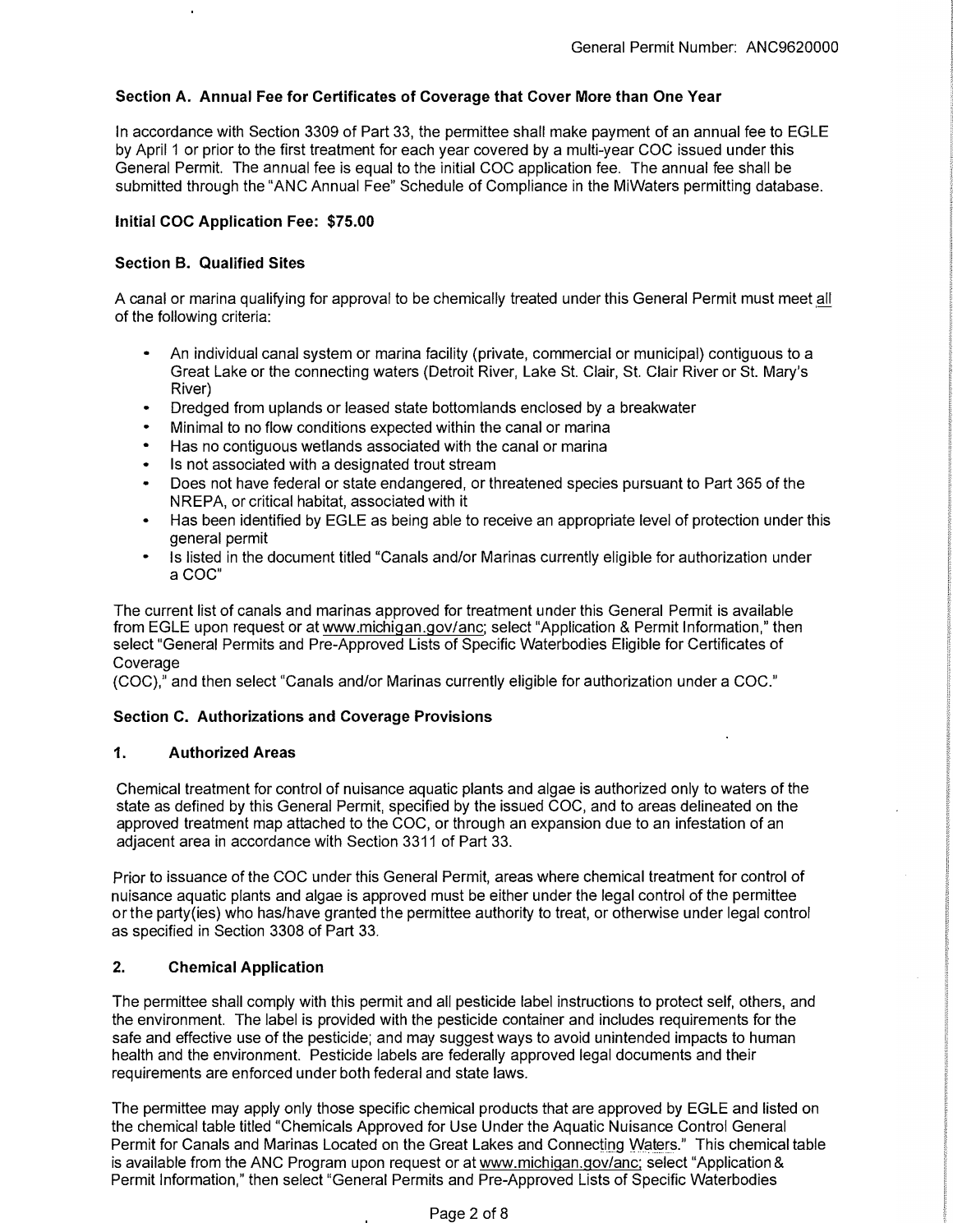Eligible for Certificates of Coverage (COG)," and then select "Chemicals approved for canals and/or marinas." The necessary application rate may be lower than the maximum rate listed in the table, and may depend on the target species, the timing of the treatment, the use of additives such as surfactants, and various site conditions (refer to the federal product label).

Some chemical products may require special applicator certifications. Refer to the federal product label for applicator certification requirements.

## **3. Treatment Intervals**

With few exceptions, the products approved for use in Section C.2. of this General Permit have a minimum length of time required between each treatment in the same area(s) of impact, in accordance with the federal product label. Some of the federal product labels also have limits on the total amount of chemical applied annually per treatment area. Follow the federal treatment interval and annual limits. Further restrictions are outlined in Section C.4. of this permit.

## **4. General Conditions**

Do not chemically treat within **50** feet of any outlet or opening to the Great Lakes or connecting waters.

Multiple products with the same active ingredient are approved by this permit. Do not apply multiple formulations of the same active ingredient that, in combination, exceed 1) either of the product label application rates and/or active ingredient concentration for the target species and site conditions, or 2) the approved application rate on this permit, if it is lower than the maximum label rate.

With few exceptions, the federal labels for aquatic herbicides require setback distances from active surface water intakes used for potable drinking water. Such intakes exist in inland lakes and along the Great Lakes and connecting waters and serve as drinking water sources for some communities. Refer to the specific product label for setback requirements or guidelines prior to application of these products. Contact the local drinking water authority in proximity to the treatment site if you are unsure about the local drinking water source and location of an intake.

Application of any herbicide on a per-acre basis in shallow areas may result in a concentration of active ingredient exceeding the federal label maximum, which could result in unacceptable impacts to non-target organisms. The per-acre chemical amount must be adjusted to the depth of water being treated. Consult the federal product label to ensure proper application.

Upon receipt of written notification from EGLE, the permittee may be required to fulfill any of the following requirements:

- Conduct the chemical treatment only when an EGLE representative is present.
- Notify EGLE not less than two (2) working days in advance of chemical treatment.
- Submit an accurate map or written description of the exact locations where each chemical was applied to EGLE within 24 hours of the completion of each treatment.
- In addition to the normally required notification, also notify other person(s) specified by EGLE.
- Satisfy additional reporting requirements (instead of, or in addition to, the requirements listed below in Section D).
- Allow EGLE or its representative to collect a sample of the chemical(s) used before or during any chemical treatment.
- Apply chemicals so that swimming restrictions are not imposed on any Saturday, Sunday, or state-declared holiday.
- Take special precautions to avoid or minimize potential impacts to human health and safety, the environment, and non-target organisms.
- Perform water residue analysis to verify the chemical concentrations in the waterbody according to a frequency, timing, and methodology approved by EGLE.
- Any other requirements determined by EGLE as necessary to protect the natural resources or the public health and safety, to prevent economic loss or impairment of recreational uses, to protect non-target organisms, or to help ensure control of the aquatic nuisance.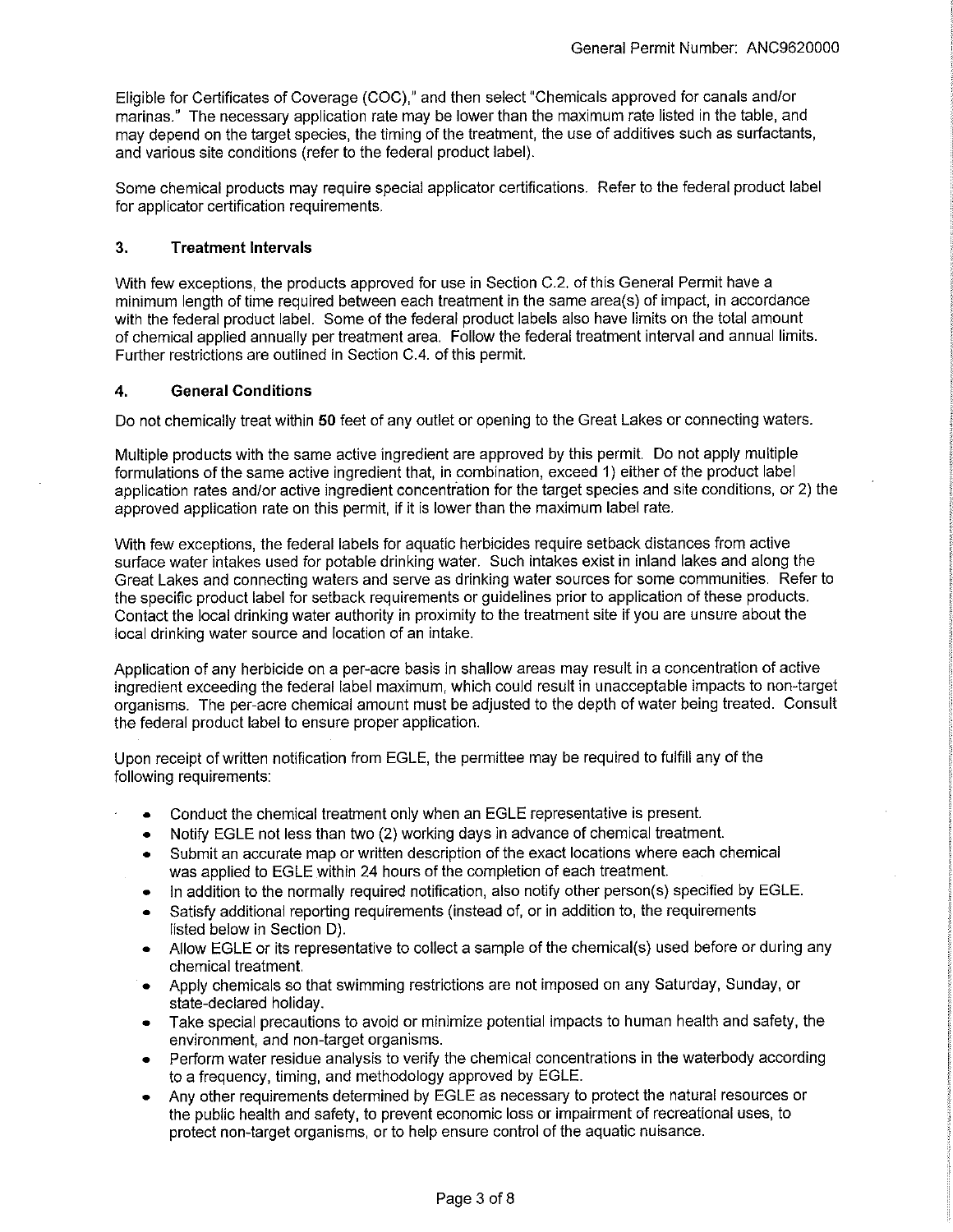## Specific Product Restrictions

## Chelated Copper

Treatment of wild celery (Vallisneria americana) with a chelated copper herbicide product shall not occur more than two times per year within the same treatment area.

## **Endothall**

The use of Hydrothol 191 Granular to control submerged macrophytes is restricted to a one-time only treatment after July 15. Treatment shall not exceed a total maximum area of 10 percent of the canal or marina and shall also not exceed 20 feet of canal frontage per residentially developed parcel, or no more than 30 percent of the near-shore frontage for marinas. Near-shore frontage is defined as areas less than five (5) feet deep.

The use of Hydrothol 191 Granular herbicide has been approved by this General Permit at a rate in excess of 0.3 parts per million (ppm) and, according to the federal product label, may be toxic to fish under certain conditions. The federal product label suggests that treatment be conducted by a certified pesticide applicator. Per federal product label, the product shall be applied evenly in narrow margins or stripes to control target plants so that fish are not killed and apply product from the shoreline out, so fish are not trapped.

## **Colorants**

The use of water dye at the tracer rate is allowed by this General Permit. Tracer amount is defined in Approved Chemical Table referenced in Section C.2. The use of water dye at the colorant application rate is prohibited under this General Permit. Water dyes that are labeled as herbicides (e.g., Aquashade®, Admiral®, Pond Care Algae Blocker®) are prohibited under this General Permit.

#### lmazapyr and carfenlrazone

Application of products containing imazapyr and carfentrazone can be made only by federal or state agencies, such as Water Management District personnel, municipal officials and the U.S. Army Corps of Engineers, or those applicators who are licensed or certified as aquatic pest control applicators and are authorized by the state or local government.

#### **5. Notification and Posting Requirements**

The ANG statute allows a permittee to expand the area of impact, without a formal revision of the treatment area, beyond that authorized in the COC issued under this General Permit to include adiacent (as defined in Section F. Definitions) areas of the same waterbody or treatment area that became infested after the application was submitted. These areas allowed for expansion, without a formal revision, include **only infestations of non-native species,** as defined in Section F. Definitions. The expansion treatment must use the same chemicals and application rates as those currently authorized in the permit.

The permittee shall submit: (1) a notification of an impending expansion treatment, and (2) an expansion report.

- 1. Notification of impending expansion treatment If expanding the area of impact for treatment of an infestation, the permittee shall notify EGLE prior to the initial treatment of the impending expansion area. This notification may be submitted by telephone at 517-284-5593 or by e-mail at egle-wrd-anc@michigan.gov, except in the following situation:
	- a) The treatment area expansion is proposed in a waterbody or treatment area that is located within or along the shoreline of the Great Lakes or inland waters in a municipality or township on the list in Appendix A; which can be found at www.michigan.gov/anc, select "Application & Permit Information, then select "Appendix A- List of Municipal Waterbodies with Intakes".

In this situation, the permittee shall complete the "ANG Pre-Expansion Notification" Schedule of Compliance in the MiWaters permitting database not less than two (2) full business days before the planned treatment of the expanded area. This notification shall include a map of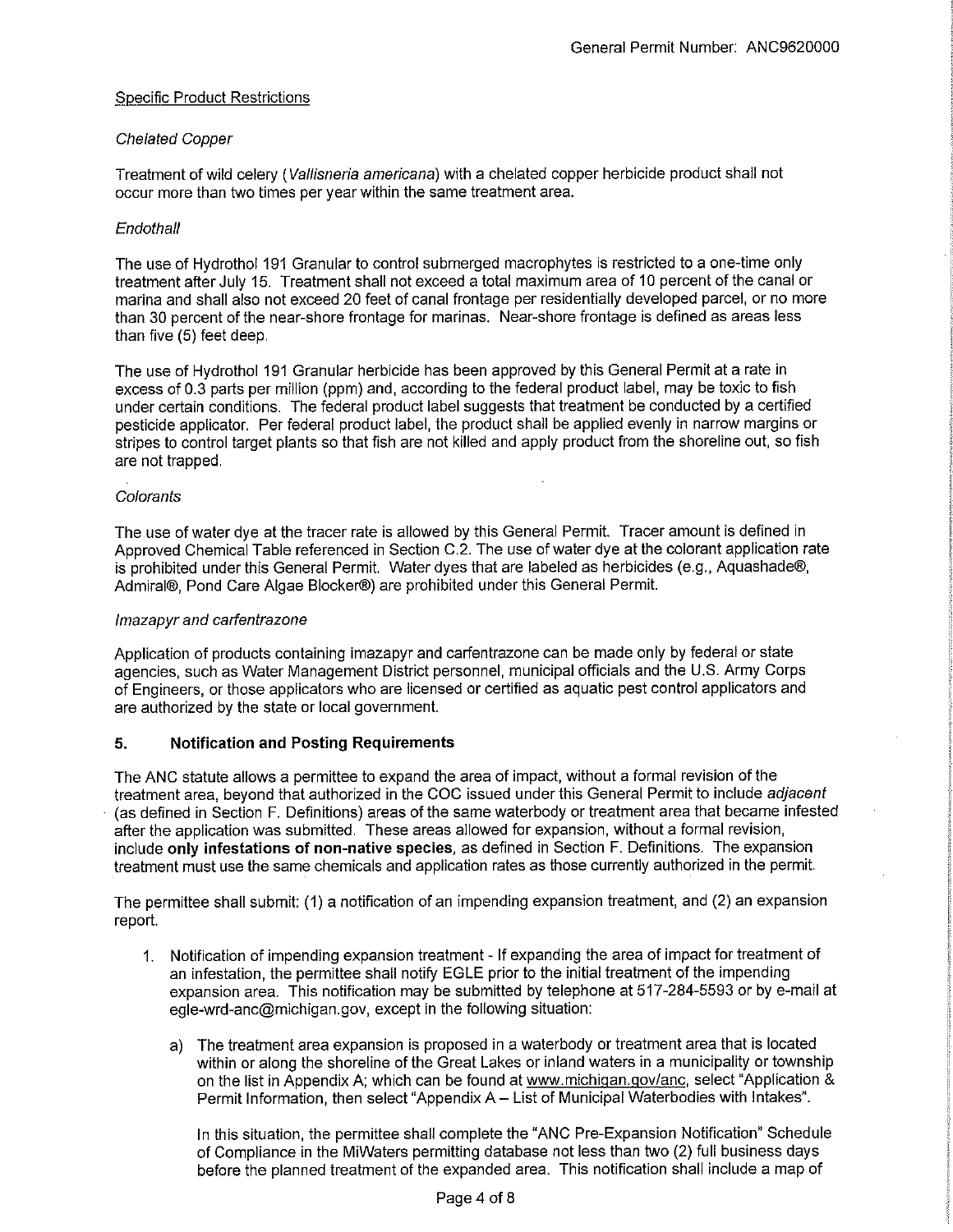the proposed expansion area(s), a list of chemical(s) to be applied, the date and time of anticipated treatment, written authorization to treat, and contact information for the on-site chemical applicator. EGLE has two (2) business days to notify the permittee of any specific concerns about the proposal.

2. Expansion Report Form - The permittee shall complete the "ANG Treatment Expansion Report" Schedule of Compliance in the MiWaters permitting database not later than 15 days following the initial expansion treatment.

The permittee is required to notify, in writing, an owner of any waterfront property on the permitted treatment site within 100 feet of the area of impact, not less than seven (7) days, and not more than 45 days, before each initial chemical treatment of the calendar year, in accordance with Section 331 0(h) of Part 33. If the owner is not the occupant of the waterfront property or the dwelling located on the property, then the owner is responsible for notifying the occupant. This notification requirement also applies to each new, or expanded, area of impact added during the calendar year.

Notice of the chemical application must be posted prior to each chemical application and shall remain posted for a minimum of 24 hours or until all water use restrictions have expired, whichever is later, in accordance with Section 3310(d) of Part 33. Alternate posting locations may be approved on a case-bycase basis by EGLE upon written request from the permittee. The written request must explain the necessity for alternative posting locations and a description of the proposed posting locations, including a map for clarification. An alternate posting request shall be submitted through the MiWaters permitting database as an attachment to the permit application or revision request.

The brand name and water use restrictions listed on the label for the specific product used shall be included on the posting sign. In addition, a 24-hour water use restriction for swimming/entry shall be indicated for all chemical applications, except for copper-based algae treatments and dyes when approved for use as a tracer or marker. All signs shall also include a recommendation that swimming/entry in the treatment area be avoided while applicators are applying chemicals. A posting sign template is available at www.michigan.gov/anc; select "Application & Permit Information," and then select "Posting Sign."

#### **Section D. Reporting and Recordkeeping**

#### **1. Environmental Impacts**

The permittee is required to immediately contact EGLE's ANG Program at 517-284-5593 and complete the "ANG Notification of Human or Resource Impacts" Schedule of Compliance in the MiWaters permitting database if any fish or wildlife damage or significant non-target plant impacts occur in association with any chemical application.

## **2. Treatment Report**

A complete treatment report including date(s) of application, chemical name(s), EPA registration number(s), application rate(s), amount(s) of chemical(s) applied, weather conditions at time of application, and treatment map(s) indicating the area(s) of impact shall be submitted via the "ANG Treatment Report" Schedule of Compliance in the MiWaters permitting database not later than November 30 of each year that this permit is in effect, even if treatment is not undertaken.

## **3. Record Retention**

The permittee shall keep written or electronic records as required in this permit. These records must be accurate, complete, and sufficient to demonstrate compliance with the conditions of this permit. All records shall be made available within two (2) calendar days to EGLE upon request, or within a time frame agreed upon by EGLE and the permittee.

The permittee shall obtain and maintain written permission, as described in Section E.6 from each bottomland owner in the area of impact for a minimum of one (1) year from the expiration date of the COG issued under this General Permit, unless exempt under Section 3308 of Part 33.

All other records shall be retained for a minimum of one (1) year beyond the expiration date of the COG issued under this General Permit.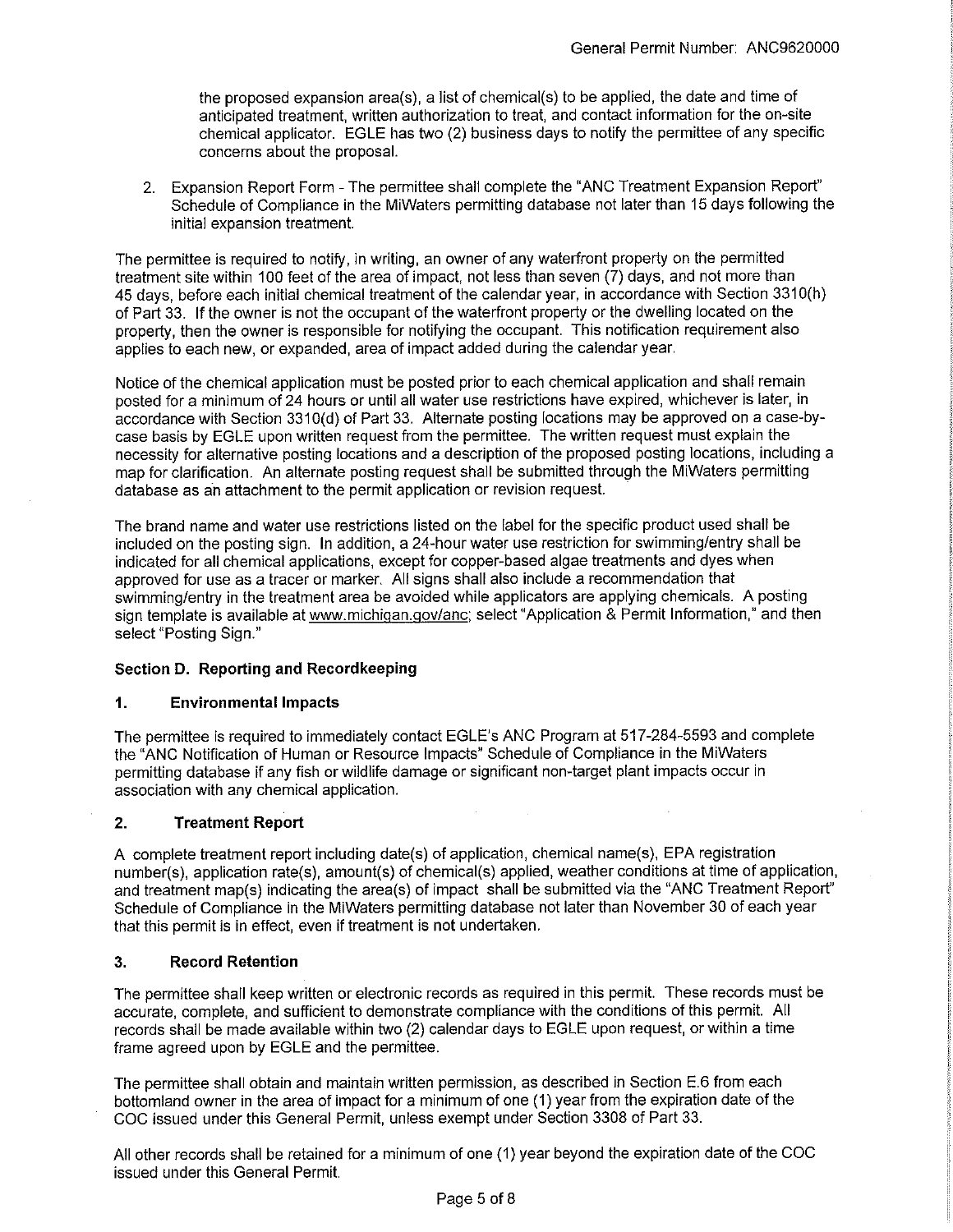## **Section E. Liability**

## **1. Noncompliance**

Initiation of any work on the permitted project confirms the permittee's acceptance and agreement to comply with all terms and conditions of this General Permit. Noncompliance with these terms and conditions, and/or of the General Permit, shall be cause for the modification, suspension, or revocation of the COG, in whole or in part. Further, EGLE may initiate criminal and/or civil proceedings to correct deficiencies, protect public health and natural resources, and secure compliance with statutes. Federal pesticide label requirements are incorporated into this permit by reference. Violation of federal pesticide label requirements is considered a violation of this permit.

The issuance of this General Permit does not authorize violation of any federal, state or local laws or regulations, nor does it obviate the necessity of obtaining such permits, including any other EGLE permits, or approvals from other units of government, as may be required by law.

Nothing in this permit shall be construed to preclude the initiation of any legal action or relieve any permittee from any responsibilities, liabilities, or penalties to which the permittee may be subject under the Endangered Species Act of 1973 (Title 16 of the United States Code, Section 1531 et seq.), or Part 365, Endangered Species Protection, of the NREPA.

## **2. Property Rights**

This General Permit does not convey property rights in either real estate or material, nor does it authorize any injury to private property or invasion of public or private rights.

#### **3. Indemnification**

The permittee shall indemnify and hold harmless the State of Michigan and its departments, agencies, officials, employees, agents and representatives for any and all claims or causes of action arising from acts or omissions of the permittee, or employees, agents, or representatives of the permittee, undertaken in connection with this General Permit. This General Permit shall not be construed as an indemnity by the State of Michigan for the benefit of the permittee or any other person.

## **4. Right of Entry**

The permittee shall allow EGLE the following actions upon the presentation of credentials:

- To enter upon the permittee's premises where application equipment is located or in which any records are required to be kept under the terms and conditions of this permit
- To copy any records required to be kept under the terms and conditions of this permit
- To inspect equipment for use under this permit
- To sample chemicals, discharges, chemical products

#### **5. Laboratory and Analytical**

When required by this permit or per the pesticide product label, laboratory analytical methods, practices and product or water sampling techniques shall be performed in accordance with standard laboratory guidelines. The permittee shall periodically calibrate and maintain all monitoring instrumentation at necessary intervals to ensure accuracy of measurements. When outside contractors or volunteers perform sampling and analysis, the permittee shall ensure that said contractors or volunteers are sufficiently qualified to perform the required sampling and analysis, and that the quality control measures listed above are properly executed. All records shall be made available within two (2) calendar days to EGLE upon request, or within a time frame agreed upon by EGLE and the permittee.

#### **6. Permission to Treat**

The permittee shall obtain authorization to chemically treat the proposed area of impact by obtaining written permission from each property owner who owns bottomlands in the area of impact. Written authorization from all property owners within the area of impact is required for each calendar year that the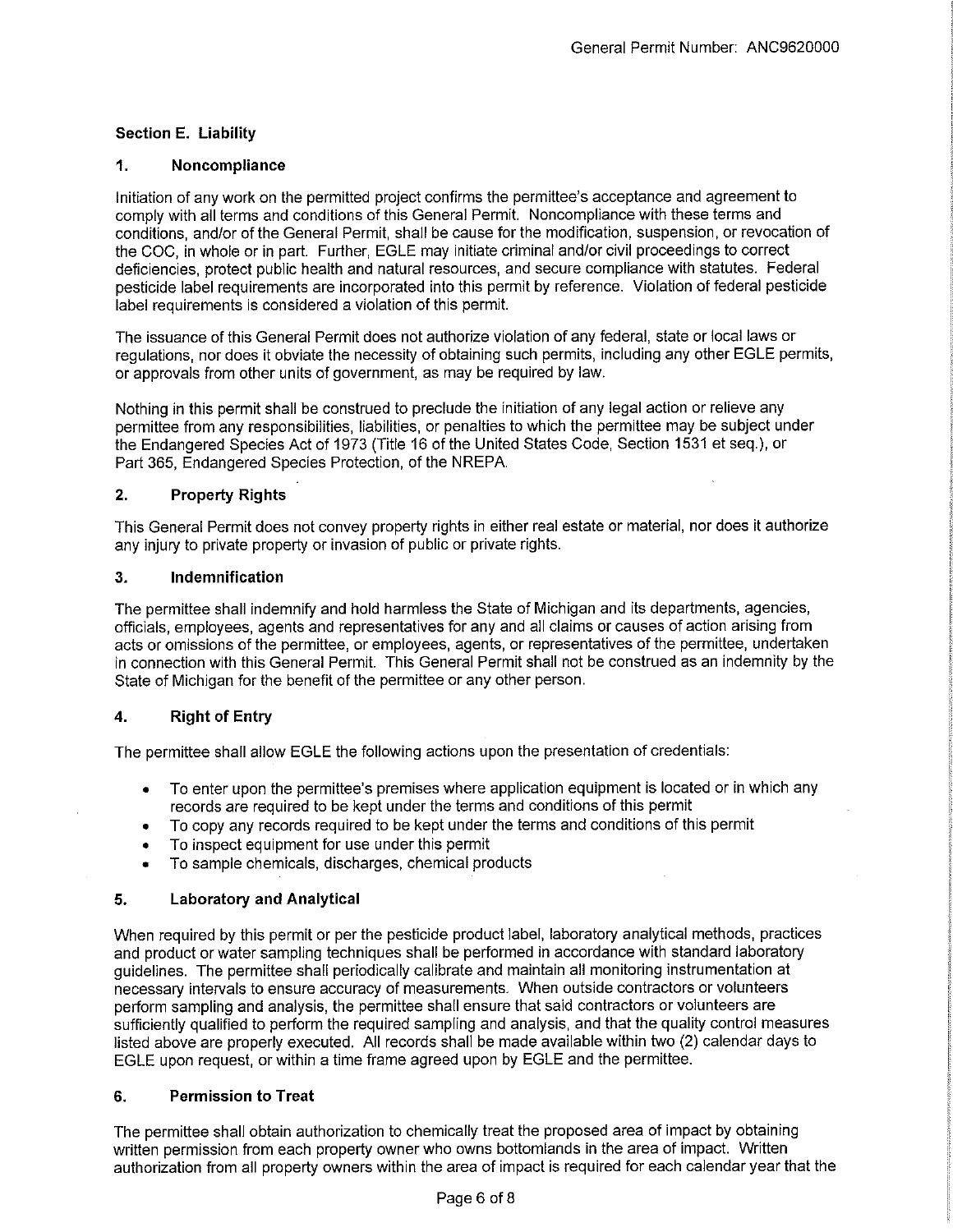COC issued under this permit is in effect, prior to chemical treatment. It is the responsibility of the

permittee to ensure that all permissions within the permitted treatment area are up to date each calendar year, per Section 3308 of Part 33.

#### **Section F. Definitions**

Adjacent: An area of impact, contiguous to an approved treatment area, permissible for expansions for an infestation per Section 3311(3) of Part 33.

Infestation: Any non-native invasive species that have grown into dense, monotypic stands causing ecological or economic harm.

Initial Chemical Treatment: The first treatment of each calendar year at approved treatment areas, as well as at expanded treatment areas, for infestations.

Native: An indigenous species to the ecosystem of Michigan prior to European settlement necessary for environmental health, habitat production, and economic development of fisheries and wildlife recreation.

Non-native Invasive: An introduced species that did not occur in Michigan's ecosystem prior to European settlement and where introduction causes or is likely to cause habitat, environmental, or economic harm, or harm to human health.

Shoreline: The line marking the edge of a body of water.